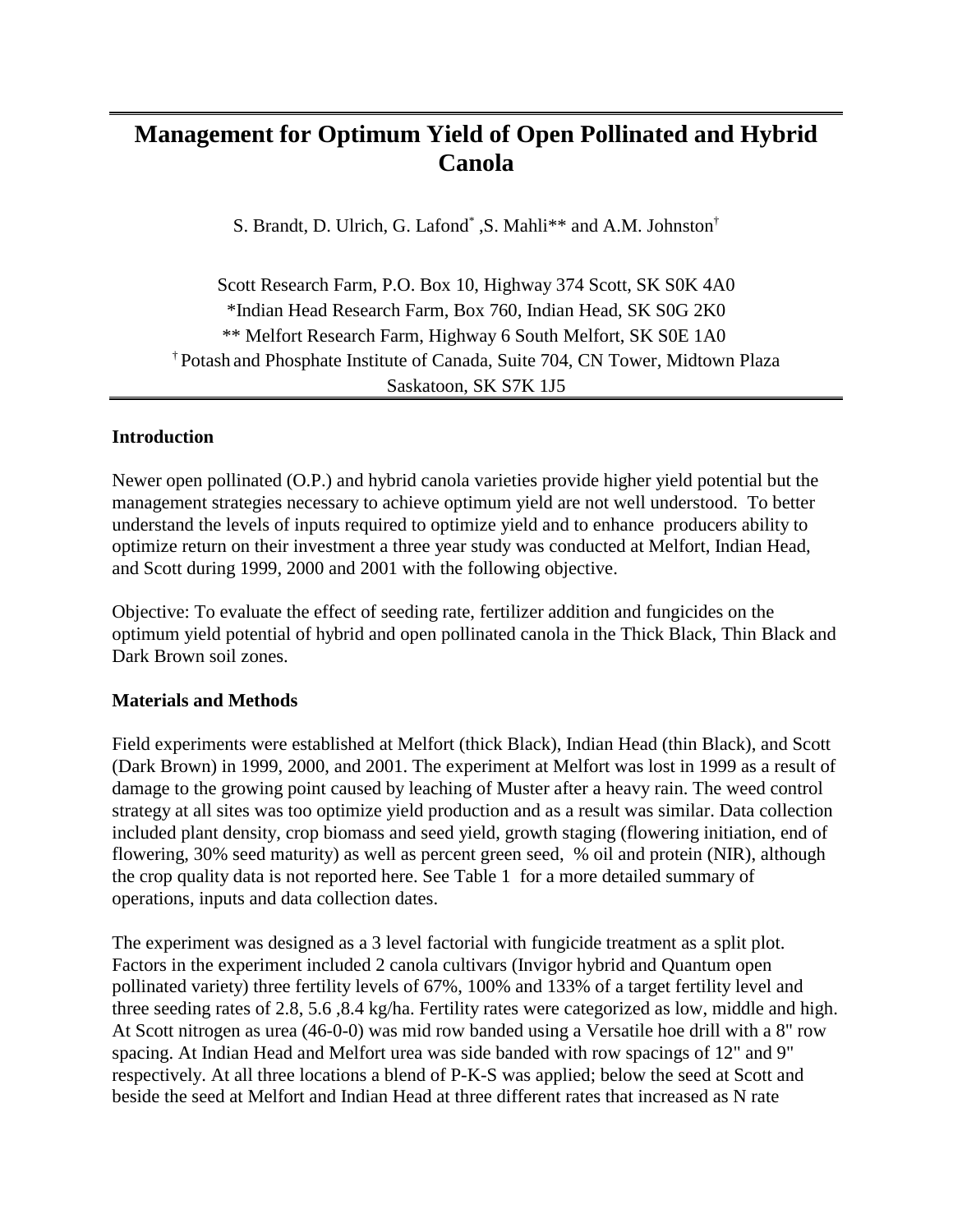increased (Table 2). Additional details are provided in Table 1.

The fungicide strip received an application of Ronilan EG (vinclozolin) for control of sclerotinia. A disease survey was conducted prior to swathing.

At Scott suspected high levels of residual soil N in 2000 were observed to run perpendicular across all 4 replicates of the experiment resulting in high biomass and seed production. To ensure only treatment effects were contained in the data set, results from affected plots were deleted. To facilitate a combined site-year-location analysis, the results from Scott in 2000 were not used.

Despite below normal spring precipitation at Scott and Melfort in 2000 and at all locations in 2001, soil moisture reserves or timely rains ensured adequate crop stands for all site-yearlocations. At Melfort in 2000 plant stands were reduced substantially due to frost. The 1999 and 2000 growing seasons were characterized by cool temperatures with normal to above normal precipitation (Table 3) resulting in lush crop canopies and normal to above normal yields. In contrast, 2001 was characterized by above normal temperatures and below normal precipitation resulting in below normal yields.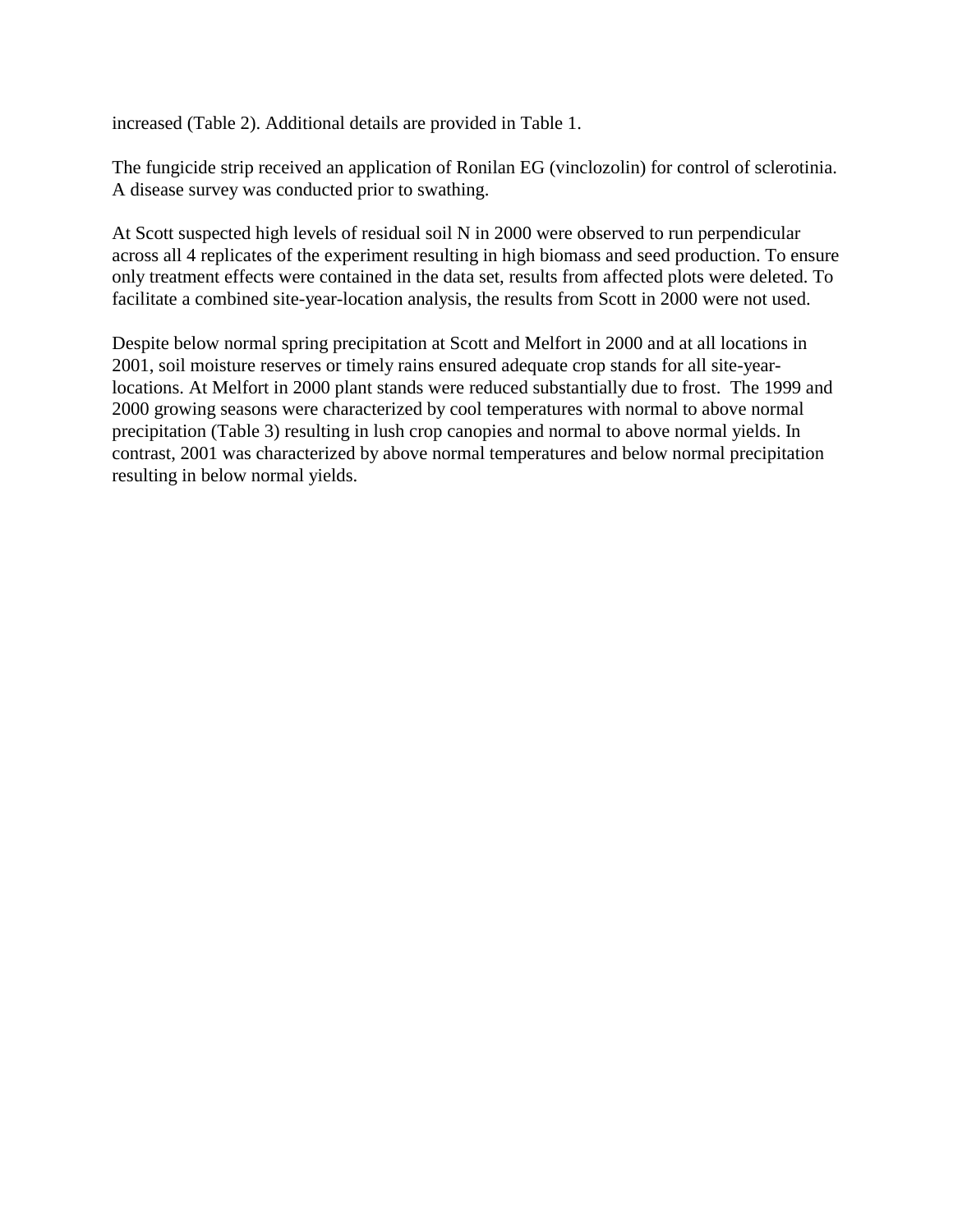|                                               | Indian Head                    |                                  |                                             |                          | Melfort                                      |                    | Scott                                              |                                   |                         |  |
|-----------------------------------------------|--------------------------------|----------------------------------|---------------------------------------------|--------------------------|----------------------------------------------|--------------------|----------------------------------------------------|-----------------------------------|-------------------------|--|
|                                               | 1999                           | 2000                             | 2001                                        | 99                       | 2000                                         | 2001               | 1999                                               | 2000                              | 2001                    |  |
| Seeding Date                                  | May 25                         | May 3                            | <b>May 7-8</b>                              | $\overline{\phantom{a}}$ | May 7-8                                      | May 7              | May 7                                              | May 12                            | May 5                   |  |
| <b>Swathing Date</b>                          | Aug $31$                       | Aug 15                           | Aug 20                                      | $\overline{\phantom{a}}$ | Sept 6                                       | Aug 15-22          | Aug 20-25                                          | Aug 18-31                         | Aug 9                   |  |
| <b>Harvest Date</b>                           | Sept 16                        | Aug 29                           | Aug 28                                      |                          | Oct 2                                        | Sept-4             | Aug 27-Se 4                                        | Sept 13                           | Aug 18                  |  |
| Soil Test Results (kg/ha)                     |                                |                                  |                                             |                          |                                              |                    |                                                    |                                   |                         |  |
| $NO3-N$ 0-60cm                                | 34.7                           | 17                               | 40                                          |                          | 39                                           | 28                 | 38                                                 | 74                                | 22                      |  |
| $PO4-P 0-15cm$                                | 11.2                           | 16                               | 27                                          |                          | 21                                           | 19                 | 42                                                 | 55                                | $\overline{4}$          |  |
| K 0-15cm                                      | 571                            | 557                              | 571                                         | $\overline{a}$           | 570                                          | 540                | >600                                               | >600                              |                         |  |
| $SO_4$ -S 0-60cm                              | 95                             | 17                               | 55                                          |                          | 71                                           | 52                 | 112                                                | 172                               |                         |  |
| Fertilizer Nutrient application rates (kg/ha) |                                |                                  |                                             |                          |                                              |                    |                                                    |                                   |                         |  |
| N Placement                                   |                                | side band                        |                                             |                          | side band                                    |                    |                                                    | mid row band                      |                         |  |
| N target %                                    |                                | 66 100 133 66 100 133 66 100 133 |                                             |                          | 66                                           | 100 133 66 100 133 |                                                    | 66 100 133 66 100 133 66 100 133  |                         |  |
| N                                             | 75 109 149 74 110              | 146                              | 85 129<br>172                               | $\overline{\phantom{a}}$ | 43<br>82<br>122 49                           | 89<br>129          | 20<br>46<br>72                                     | 26<br>37<br>49                    | 54 91<br>128            |  |
| $P_2O_5$                                      | 23<br>34<br>45 22              | - 34<br>45                       | 25<br>33<br>$\cdot$ 17                      | $\overline{a}$           | 6<br>19<br>32                                | 19<br>32<br>6<br>÷ | 17                                                 | 11<br>17<br>23                    | 17 23<br>29             |  |
| K                                             | 23 11<br>11<br>17              | 17<br>23                         | $-8$<br>17<br>13                            | $\overline{a}$           | $32 \t6$<br>6<br>19                          | 19<br>32           | $\theta$                                           | 17<br>23<br>11                    | 17 23<br>29             |  |
| S                                             | 11<br>17<br>23 11              | $23 - 8$<br>17                   | 13<br>17                                    |                          | $\overline{2}$<br>$\sqrt{6}$<br>$11 \quad 2$ | 6<br>11            | $\mathbf{0}$                                       | $\overline{4}$<br>6<br>8          | 6<br>$\,8\,$<br>10<br>÷ |  |
| Seeding Rates (kg/ha)                         |                                |                                  | Seed size(g/1000) 1999: Inv2273=4.7 Qtm=3.3 |                          |                                              |                    | 2000: Inv2663=4.1 Qtm=3.2 2001:Inv2663=4.6 Qtm=3.4 |                                   |                         |  |
| Management                                    |                                | 5.6<br>8.4<br>2.8                |                                             |                          | 2.8 5.6                                      | 8.4                |                                                    | 2.3 4.5 9 2.7 6.5 9.4 3.1 6.3 9.4 |                         |  |
| Herbicides                                    |                                |                                  |                                             |                          |                                              |                    |                                                    |                                   |                         |  |
| product                                       | edge                           | Edge                             | Edge                                        |                          | Roundup                                      | Roundup            | Liberty                                            | Roundup                           | Roundup                 |  |
| #1 rate:g ai/ha                               | 1130                           | 1350                             | 1413                                        |                          | 659                                          | 440                | 500                                                | 440                               | 1758                    |  |
| date                                          | Apr26                          | Nov22/99                         | Oct 17/00                                   |                          | May 7                                        | May 10             | Jun 8                                              | May 14                            | May 8                   |  |
| product                                       | Roundup                        | Roundup                          | Roundup                                     |                          | Poast Ultra                                  | Poast Ultra        | Poast Ultra                                        | Poast Ultra                       | Poast Ultra             |  |
| #2 rate:g ai/ha                               | 890                            | 879                              | 900                                         |                          | 222                                          | 222                | 211                                                | 211                               | 145                     |  |
| date                                          | May 7                          | May 4                            | May 8                                       |                          | Jun 5                                        | Jun 12             | Jun 12                                             | Jun 13                            | Jun 12                  |  |
| product                                       | Muster                         |                                  | Lontrel                                     |                          | Poast U                                      | Muster             | Muster                                             | Lontrel                           | Muster                  |  |
| #3 rate:g ai/ha                               | 15                             |                                  | 153                                         | $\overline{a}$           | 222                                          | 15                 | 22                                                 | 151                               | 15                      |  |
| date                                          | <b>Jun 22</b>                  |                                  | Jun 11                                      | $\sim$                   | Jun 19                                       | Jun 12             | Jun 12                                             | Jun 13                            | Jun 12                  |  |
| product                                       | Assure                         | Poast Ultra                      |                                             |                          | Muster                                       | Lontrel            |                                                    |                                   | Lontrel                 |  |
| #4 rate:g ai/ha                               | 102                            | 361                              |                                             |                          | 22                                           | 151                |                                                    |                                   | 151                     |  |
| date                                          | <b>Jun 22</b>                  | Jun 7                            |                                             |                          | Jun 19                                       | Jun $12$           |                                                    |                                   | Jun 12                  |  |
| product                                       |                                | Lontrel                          |                                             |                          |                                              | Decis              |                                                    |                                   | Decis                   |  |
| #5 rate:g ai/ha                               |                                | 150                              |                                             |                          |                                              | 74                 |                                                    |                                   | 62                      |  |
| date                                          |                                | Jun 7                            |                                             |                          |                                              | Jul 16             |                                                    |                                   | <b>Jul 20</b>           |  |
| Fungicides                                    |                                |                                  |                                             |                          |                                              |                    |                                                    |                                   |                         |  |
| product                                       |                                | Ronilan 750 : Ronilan 750        | Ronilan                                     |                          |                                              |                    | Ronilan                                            | Ronilan                           | Ronilan                 |  |
| #1 rate:g ai/ha                               | 1000                           | 1000                             | 400                                         |                          |                                              |                    | 500                                                | 500                               | 500                     |  |
| date                                          | <b>Jul 22</b>                  | <b>Jul 22</b>                    | Jul 13                                      |                          |                                              |                    | <b>Jun 29</b>                                      | Jul 7                             | Jul <sub>5</sub>        |  |
| product                                       |                                |                                  |                                             |                          | Ronilan                                      | Ronilan            |                                                    |                                   |                         |  |
| #2 rate:g ai/ha                               |                                |                                  |                                             |                          | 494                                          | 494                |                                                    |                                   |                         |  |
| date                                          |                                |                                  |                                             |                          | 7Jul 14                                      | $7$ Jul $3$        |                                                    |                                   |                         |  |
| Seeder                                        | Conserva-Pak - 12" row spacing |                                  |                                             |                          | Conserva-Pak - 9" row spacing                |                    | Versatile hoe drill - 8" row spacing               |                                   |                         |  |

Table 1. Field operation, inputs, and data collection dates for canola management study.

(Note:deleted quadris as was a non issue. Qudris was not included in economic analyses)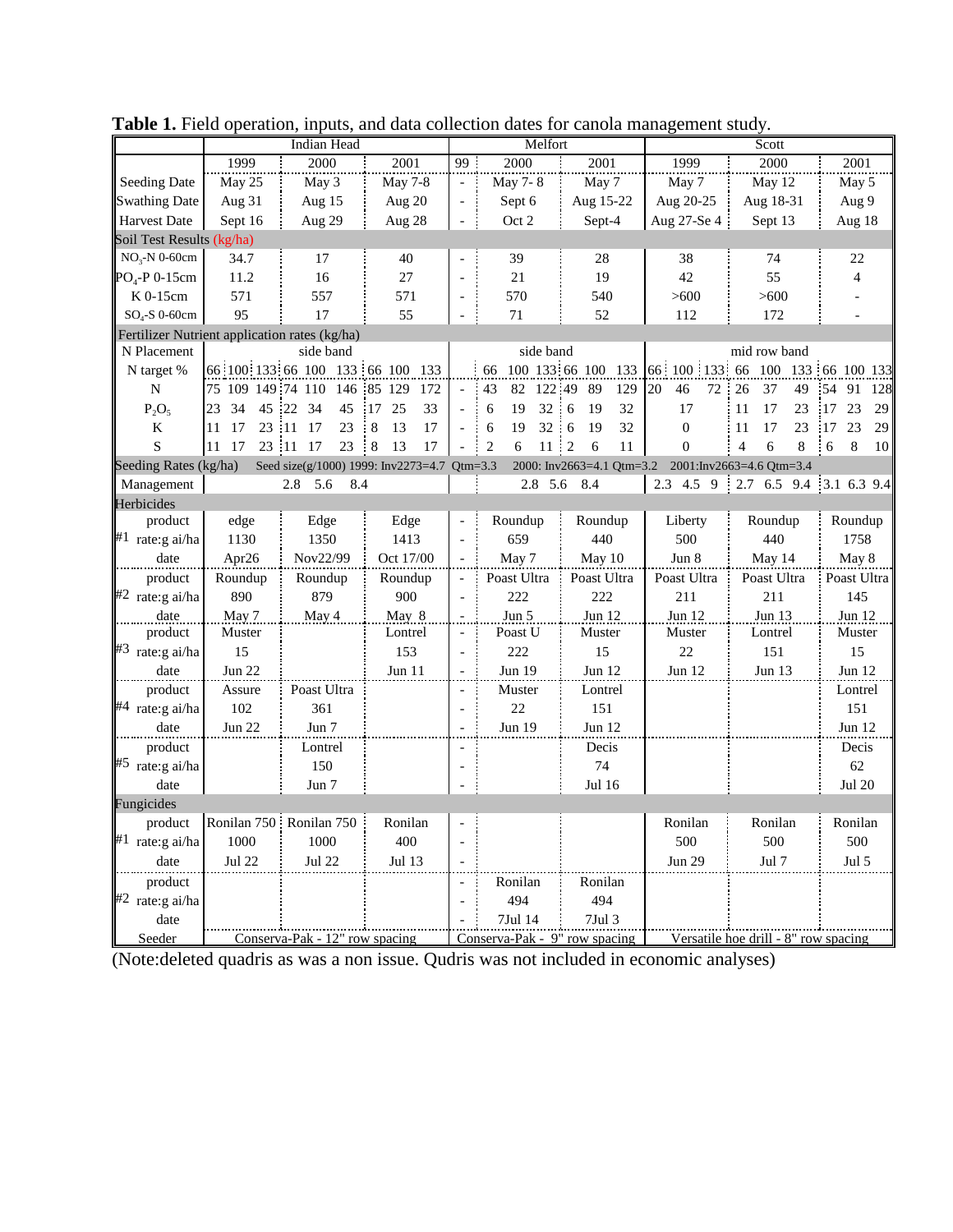|             | Scott |      |     |                | Indian Head |      |      |      | Melfort |      |      |      |
|-------------|-------|------|-----|----------------|-------------|------|------|------|---------|------|------|------|
| Year        | 1999  | 2000 |     | 2001 Mean 1999 |             | 2000 | 2001 | Mean | 1999    | 2000 | 2001 | Mean |
| 67 %        | 58    | 100  | 76  | 78             | 110         | 91   | 125  | 109  |         | 82   | 77   | 80   |
| Targe       | 84    |      | 113 | 103            | 144         | 127  | 169  | 147  |         | 121  | 117  | 119  |
| 133<br>$\%$ | 110   | 123  | 150 | 128            | 184         | 163  | 212  | 186  |         | 161  | 157  | 159  |

**Table 2. Combined soil and fertilizer nutrient levels at each location for the canola management study(kg/ha).**

**Table 3.** Monthly precipitation and mean monthly temperatures at Scott, Melfort and Indian Head.

| Month       | Precipitation (mm) |      |                |                        | Temperature (Celsius) |      |      |                        |  |
|-------------|--------------------|------|----------------|------------------------|-----------------------|------|------|------------------------|--|
|             | 1999               | 2000 | 2001           | Long Term<br>1950-1997 | 1999                  | 2000 | 2001 | Long Term<br>1950-1997 |  |
| Scott       |                    |      |                |                        |                       |      |      |                        |  |
| May         | 66                 | 24   | 18             | 34                     | 9.4                   | 9.4  | 11   | 10.4                   |  |
| June        | 43                 | 41   | 59             | 65                     | 13.6                  | 13.5 | 13.9 | 14.8                   |  |
| July        | 81                 | 91   | 37             | 66                     | 15.1                  | 17.8 | 17.7 | 17.1                   |  |
| August      | 48                 | 57   | $\overline{4}$ | 46                     | 16.8                  | 15.6 | 19   | 16.1                   |  |
| Melfort     |                    |      |                |                        |                       |      |      |                        |  |
| May         | 41                 | 15   | 9              | 41                     | 10.2                  | 9.1  | 11.2 | 10.3                   |  |
| June        | 14                 | 74   | 23             | 62                     | 14                    | 13   | 15.8 | 15.2                   |  |
| July        | 96                 | 106  | 46             | 69                     | 15.9                  | 17.6 | 18.5 | 17.4                   |  |
| August      | 36                 | 47   | 11             | 53                     | 17                    | 16.6 | 19.1 | 16.2                   |  |
| Indian Head |                    |      |                |                        |                       |      |      |                        |  |
| May         | 67                 | 68   | $\overline{c}$ | 50                     | 10.4                  | 10.1 | 11.4 | 10.8                   |  |
| June        | 116                | 105  | 29             | 74                     | 14.5                  | 13.1 | 14.4 | 15.9                   |  |
| July        | 84                 | 46a  | 41             | 62                     | 16                    | 18   | 18.1 | 18.5                   |  |
| August      | 88                 | 63   | 13             | 53                     | 16.6                  | 16.4 | 18.9 | 17.5                   |  |

## **Results and Discussion**

#### Agronomic Responses

Because the same weight of seed was sown for both cultivars, the number of seeds sown was lower due to larger seed size for the Invigor Hybrid than for Quantum. This was the major factor affecting cultivar differences in plant density (Table 4). In general plant densities were lower for Invigor than Quantum, while the differences for percent establishment were inconsistent. Biomass and grain yield with the Invigor hybrid was similar or higher than Quantum at all location years, and averaged 12% higher for both biomass and seed yield. With above normal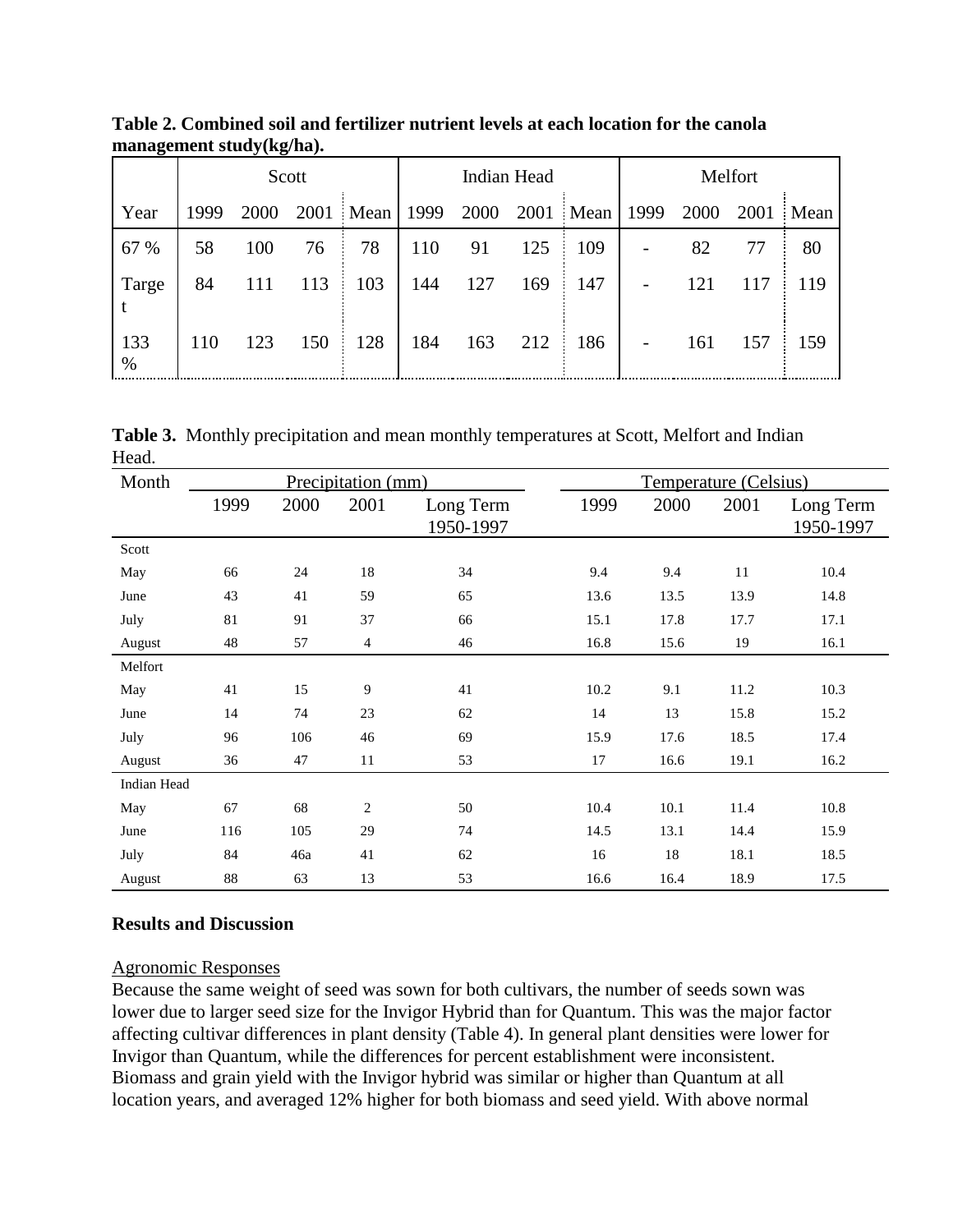moisture during 1999, the grain yield differences between cultivars were relatively small. By contrast, 2001 was very dry at all locations, and grain yield differences between cultivars were quite large. This in itself may not be sufficient to conclude that hybrids (Invigor) are more drought tolerant than open pollinate (Quantum) cultivars. However it does provide strong evidence that they are at least equal and possibly more drought tolerant.

**Table 4.** Plant densities, plant establishment, biomass production and grain yield of Invigor and Quantum canola at Scott, Melfort and Indian Head during 1999-2001. (Data is the mean of 3 seed rates and 3 fertility levels).

|                      | <b>Plant Density</b><br>$(\frac{\text{H}}{M^2})$ |                | Percent<br><b>Establishment</b> |         | Biomass $(t/ha)$ |                   | Grain Yield (kg/ha) |         |
|----------------------|--------------------------------------------------|----------------|---------------------------------|---------|------------------|-------------------|---------------------|---------|
| <b>Location Year</b> | Invigor                                          | <b>Ouantum</b> | Invigor                         | Quantum | Invigor          | Quantum           | Invigor             | Quantum |
| Scott 1999           | 81b                                              | 139a           | 68                              | 82      | 6.69a            | 5.77b             | 2470a               | 2360b   |
| Indian Head<br>1999  | 56b                                              | 64a            | 45                              | 38      | 11.02a           | 9.84b             | 1750                | 1790    |
| <b>Scott 2000</b>    | 75a                                              | 66b            | 55                              | 38      | 5.97             | 5.47              | 1690a               | 1460b   |
| Indian Head<br>2000  | 112                                              | 107            | 82                              | 61      | 9.45a            | 8.49b             | 2040a               | 1790b   |
| Melfort 2000         | 19b                                              | 27a            | 14                              | 15      | 7.27a            | 6.47 <sub>b</sub> | 2030a               | 1870b   |
| <b>Scott 2001</b>    | 108b                                             | 144a           | 89                              | 87      | 5.82a            | 5.37b             | 1350a               | 1200b   |
| Indian Head<br>2001  | 41                                               | 40             | 34                              | 24      | 6.40a            | 5.59              | 1300a               | 850b    |
| Melfort 2001         | 45                                               | 46             | 37                              | 28      | 6.41a            | 5.47b             | 1870a               | 1580b   |
| 8 Loc Yr Mean        | 67b                                              | 79a            | 53                              | 47      | 7.38a            | 6.56b             | 1810a               | 1610b   |

Values followed by a different letter between cultivars are significantly different at P=0.05.

There were small (generally 1-2 day) cultivar differences in time to start flowering and time to maturity, but the differences were not consistent across location years (data not shown). Disease incidence tended to be quite low for most location years, with one exception. At Melfort in 2000, sclerotinia incidence and sclerotinia induced seed loss (estimated) were higher for Invigor than for Quantum, although values for both cultivars were relatively low.

Fungicide treatment alone did not affect yield, but the interaction of fungicide with fertility level was significant at P=0.05, and there was a tendency for the seed rate x fungicide interaction to be significant (P=0.055) when analysed across location years. At the low fertility level, yield was unaffected by fungicide (Table 5), while at the mid and high fertility levels, a small yield increase was noted where fungicides were applied. This suggests that enhanced growth with higher fertility likely created an environment more conducive to sclerotinia infection and development. At Scott in 1999, and at Indian Head in 2000, sclerotinia incidence and yield loss ratings did increase with increased fertility (data not shown).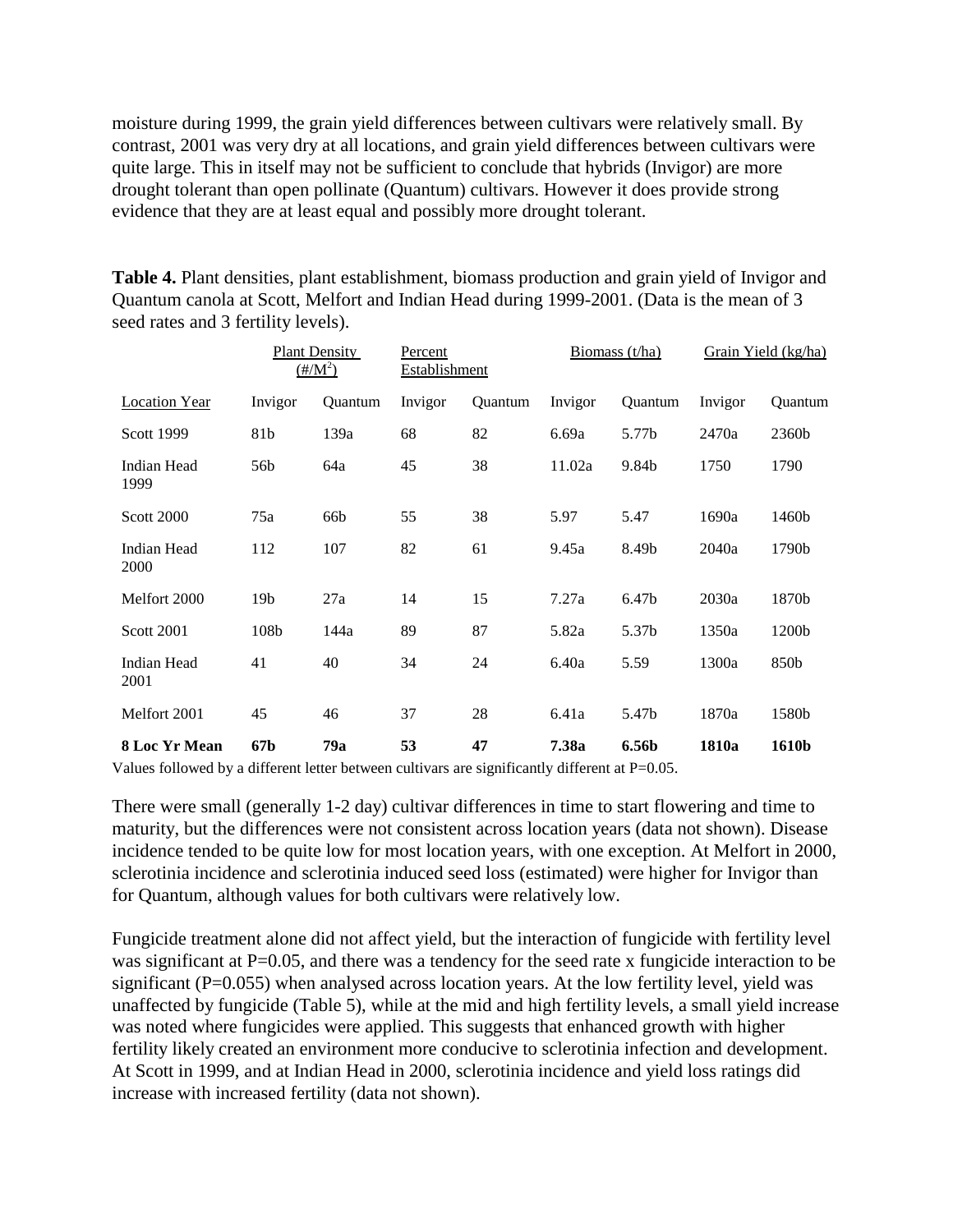Fungicide application only increased yield at the lowest seed rate (Table 6). This would suggest that the longer flowering period associated with reduced seed rates may have allowed more time for sclerotinia to affect the crop. However, sclerotinia incidence and severity ratings were similar for all seed rates (data not shown).

Increasing seed rate and increasing fertility level generally increased yield (Table 7), and there was a significant interaction of seed rate with fertility level. At the low fertility level, yield increased when seed rate was increased from 2.8 to 5.6 kg/ha, but was not increased further when seed rate increased to 8.4 kg/ha; higher fertility was required to induce a yield response to higher seed rate. Similarly, at the 2.8 kg/ha seed rate, yield was higher for the mid than low fertility but further increases in yield were not noted for the high fertility rate; responses to high fertility only occurred at the 5.6 and 8.4 kg/ha seed rates. This provided a strong indication that higher plant densities are required to take advantage of higher fertility, and vice versa. The lack of an interaction of cultivar with seed rate or fertility level provided a good indication that both cultivars require similar seed rates and fertility to optimize yield.

## **Table 5. Yield (kg/ha) response to fungicide treatment and increasing fertility averaged across 7 location years. (Values are means for 2 cultivars and 3 seed rates).**

|                                                                                                                                                                                                                                                                                                                                    |       | <b>Fertility Level</b> |             |
|------------------------------------------------------------------------------------------------------------------------------------------------------------------------------------------------------------------------------------------------------------------------------------------------------------------------------------|-------|------------------------|-------------|
| <b>Fungicide Treatment</b>                                                                                                                                                                                                                                                                                                         | Low   | Mid                    | <u>High</u> |
| None                                                                                                                                                                                                                                                                                                                               | 1619d | 1723c                  | 1807b       |
| Treated                                                                                                                                                                                                                                                                                                                            | 1593d | 1782b                  | 1856a       |
| $LSD(P=0.05)$                                                                                                                                                                                                                                                                                                                      |       | 39                     |             |
| $\mathbf{v}$ $\mathbf{v}$ $\mathbf{v}$ $\mathbf{v}$ $\mathbf{v}$ $\mathbf{v}$ $\mathbf{v}$ $\mathbf{v}$ $\mathbf{v}$ $\mathbf{v}$ $\mathbf{v}$ $\mathbf{v}$ $\mathbf{v}$ $\mathbf{v}$ $\mathbf{v}$ $\mathbf{v}$ $\mathbf{v}$ $\mathbf{v}$ $\mathbf{v}$ $\mathbf{v}$ $\mathbf{v}$ $\mathbf{v}$ $\mathbf{v}$ $\mathbf{v}$ $\mathbf{$ |       |                        |             |

Values followed by a different letter are significantly different at P=0.05.

**Table 6.** Yield (kg/ha) response to fungicide treatment and increasing seed rate averaged across 7 location years. (Values are means for 2 cultivars and 3 fertility levels).

|                            |       | Seed Rate (kg/ha) |            |
|----------------------------|-------|-------------------|------------|
| <b>Fungicide Treatment</b> | 2.8   | <u>5.6</u>        | <u>8.4</u> |
| None                       | 1558e | 1751c             | 1839a      |
| Treated                    | 1618d | 1794bc            | 1819ab     |
| $LSD(P=0.05)$              |       | 51                |            |

Values followed by a different letter are significantly different at P=0.05.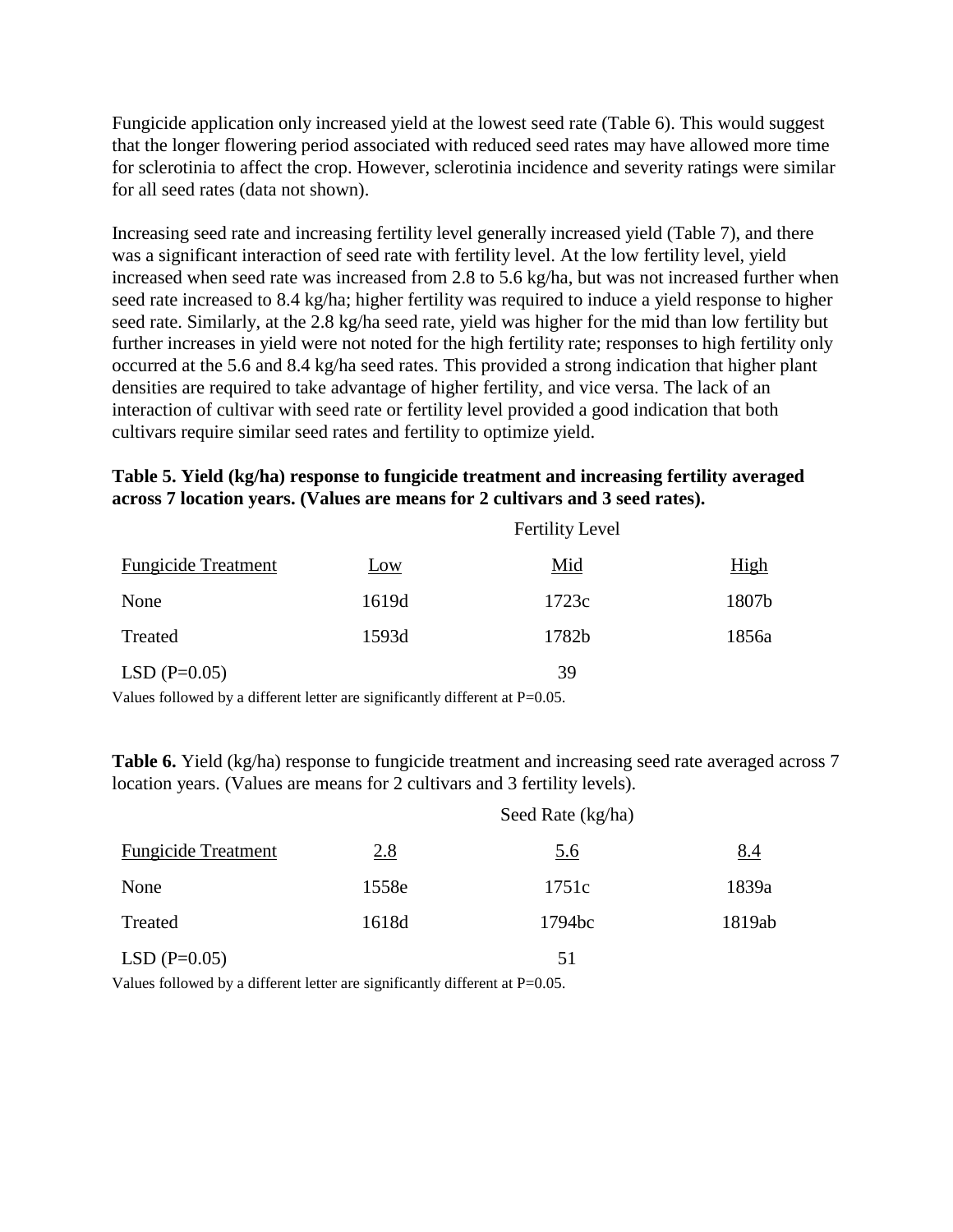**Table 7.** Yield (kg/ha) response to increasing fertility and increasing seed rate averaged across 7 location years. (Values are means for 2 cultivars and 2 fungicide treatments).

|                        |       | Seed Rate (kg/ha) |            |
|------------------------|-------|-------------------|------------|
| <b>Fertility Level</b> | 2.8   | <u>5.6</u>        | <u>8.4</u> |
| Low                    | 1489e | 1673d             | 1654d      |
| Mid                    | 1616d | 1773c             | 1868b      |
| High                   | 1659d | 1870b             | 1964a      |
| $LSD(P=0.05)$          |       | 51                |            |

Values followed by a different letter are significantly different at P=0.05.

Because percent emergence varied considerably across location years, an attempt was made to identify the plant densities required to achieve adequate responses to higher fertility. In general, where plant densities were less than  $45$  plants/m<sup>2</sup> yield responses to higher fertility were 0-6% compared with the low fertility level. Where plant densities exceeded  $65/m^2$  yield responses to higher fertility averaged 12-18%.

### Economics / Marginal Returns

Economic analyses were performed on the data based on costs from the 2001 Crop Planner published by Saskatchewan Agriculture and Food (available on the Saskatchewan Agriculture and Food website). Table 8 outlines the actual expenses used in the analysis. Because seed costs and fertilizer costs varied between treatments, the actual costs associated with each treatment were used, based on seed costs of \$ 9.35/kg for Invigor seed and \$4.40/kg for Quantum seed, \$0.51 /kg for N, \$0.57/kg for P205, \$0.18 /kg for K and \$0.44/kg for S. Several canola prices were investigated, and the analysis reported here is based on a canola price of \$310/tonne.

**Table 8.** Crop production costs (\$/ha) used in economic analyses (based on 2001 Crop Planner published by Saskatchewan Agriculture and Food). [actual values are a weighted average for the Dark Brown and Black soil zones based on the number of location years of data for each soil zone].

| Variable expenses (\$/ha)                                                                                                                                                                                                                             | 129.40 |
|-------------------------------------------------------------------------------------------------------------------------------------------------------------------------------------------------------------------------------------------------------|--------|
| Including chemicals, machinery operating, custom work and hired labour, crop<br>insurance premiums, utilities and miscellaneous expenses, and interest on variable<br>expenses, but excludes seed and fertilizer costs that varied across treatments. |        |
| Other expenses (\$/ha)<br>Including building repair, property taxes, insurance and licences, machinery                                                                                                                                                | 129.75 |
| depreciation, building investment, and land investment.                                                                                                                                                                                               |        |

\_\_\_\_\_\_\_\_\_\_\_\_\_\_\_\_\_\_\_\_\_\_\_\_\_\_\_\_\_\_\_\_\_\_\_\_\_\_\_\_\_\_\_\_\_\_\_\_\_\_\_\_\_\_\_\_\_\_\_\_\_\_\_\_\_\_\_\_\_\_\_\_\_\_\_\_\_\_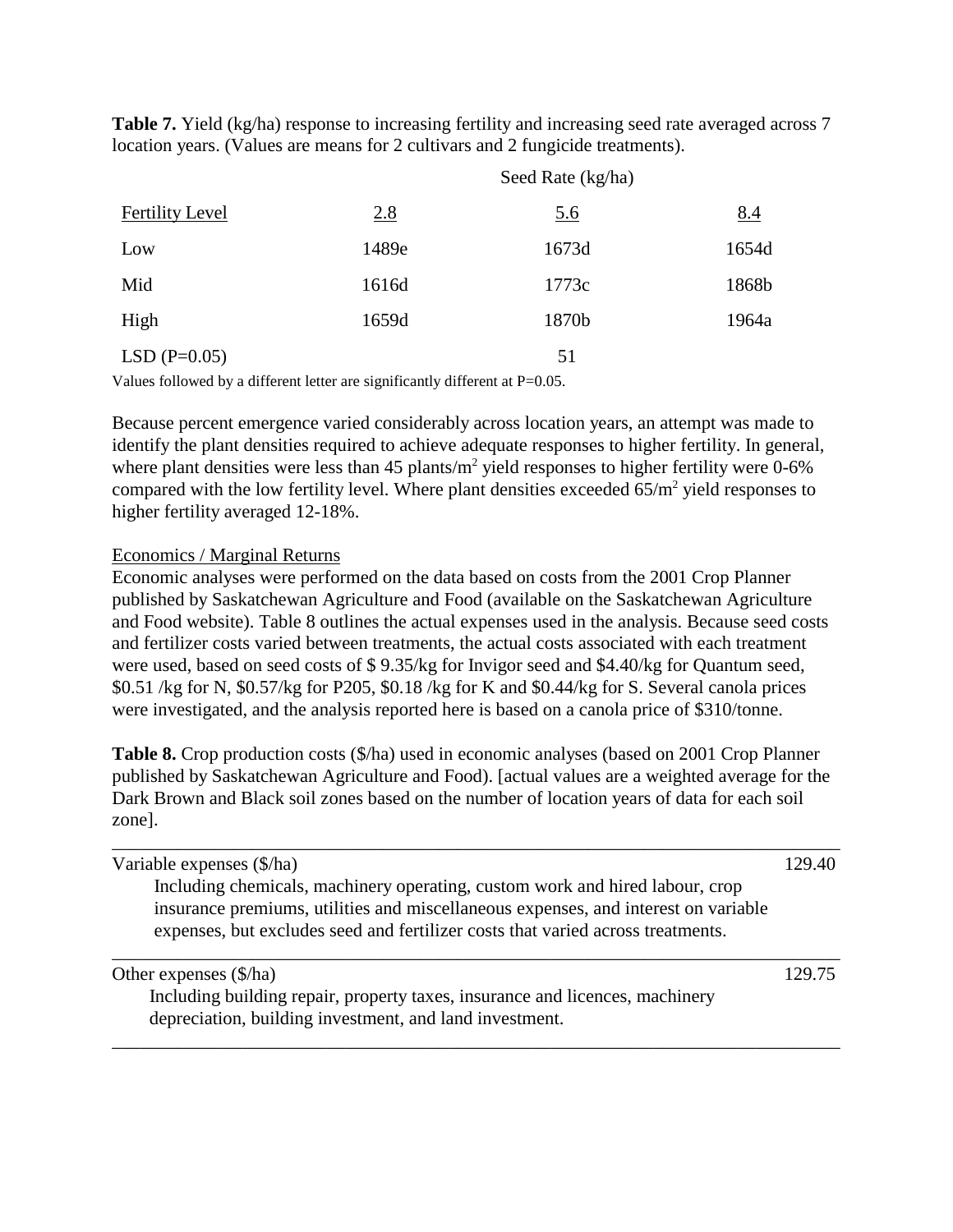Net returns were calculated for each cultivar x seed rate x fertility level x fungicide treatment for each location year. In addition the returns per \$ invested and coefficients of variability of net returns for each treatment combination was determined. To calculate an index of variability of net income, the coefficient of variability (CV)for one treatment (considered a check) was assigned a value of 1.00, and indexes for other treatments were calculated based on the magnitude of the corresponding CV relative to the check [example; if the CV for a treatment was 25% lager than for the check, the index would be 1.25].

Only selected economic data are reported here.

Not surprisingly, total costs were higher (reflecting seed costs) for the hybrid than the open pollinate variety, but the value of higher yield more than offset higher costs (Table 9), resulting in net returns that were \$34/ha higher. Net income was only 2/3 as variable for the Invigor hybrid than for Quantum (index of variability of 0.67 vs 1.00), and return per \$ invested was higher for Invigor. The reduced income variability reflected the relatively good yield performance of Invigor in 2001, the driest year at all locations. This is not surprising, and reflects that cultivars or other practices that perform well in dry years provide income stability. The effect of the hybrid in this study is somewhat unique in that many technologies that improve drought tolerance also restrict yield in years of favourable moisture. Technologies that restrict yield losses in dry years but perform well in wetter conditions are the most desirable of strategies to cope with drought and stabilize income.

Net returns were highest for the combination of high fertility and the highest seed rate (Table 10), and were generally low for the lowest seed rate, although it was low also for low fertility, high seed rate combination. Income variability was high and return per \$ invested low for the low seed rate across all fertility levels. Low seed rates increase the probability that plant populations are insufficient to make efficient use of moisture and inputs used to produce a crop. With high seed rates, it is important that fertility is adequate to ensure that the crop can optimize yield. Overall the mid to high fertility rates, combined with mid to high seed rates were favoured.